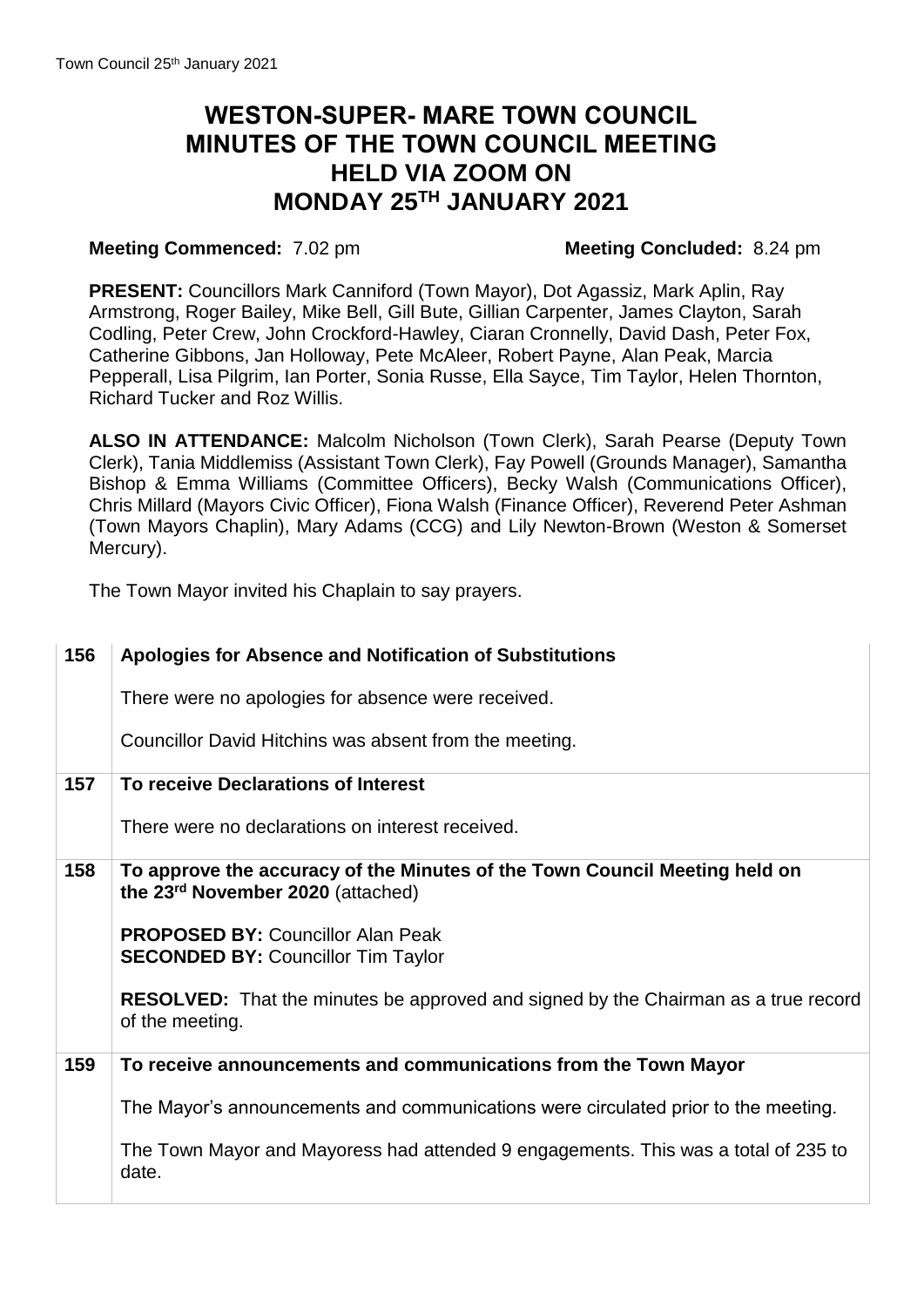|     | The Town Mayor congratulated the Blakehay Theatre for being awarded 'Theatre of the<br>Year'. He would like the council's gratitude to all staff involved in achieving this recorded<br>and to members for their support.                                                                                                                                                       |
|-----|---------------------------------------------------------------------------------------------------------------------------------------------------------------------------------------------------------------------------------------------------------------------------------------------------------------------------------------------------------------------------------|
| 160 | To receive the Notes of the Youth Council Meetings held in November and<br>December 2020                                                                                                                                                                                                                                                                                        |
|     | Notes of the Youth Council meetings had been previously circulated with the agenda.                                                                                                                                                                                                                                                                                             |
|     | Councillor Sarah Codling reported on behalf the Youth Council that the YMCA had<br>worked hard on increasing its offer in all sorts of ways through the pandemic. The Youth<br>Council were constantly looking at ways of refreshing its membership and that a recent<br>workshop had taken place supported by town council members, encouraging them and<br>developing skills. |
|     | It was noted that the Youth Council were also looking at ways to improve their social<br>media.                                                                                                                                                                                                                                                                                 |
|     | The Town Mayor offered the opportunity for interested Youth Councillors to shadow him<br>and possible other dual hatted councillors in their council meeting roles.                                                                                                                                                                                                             |
|     | Councillor Sarah Codling explained that the workshops were a tool to ease Youth<br>Councillors in and that the possibility of shadowing members would certainly be conveyed<br>in time.                                                                                                                                                                                         |
|     | <b>RESOLVED:</b> That the notes of the Youth Council meetings for November and December<br>be received.                                                                                                                                                                                                                                                                         |
| 161 | To approve the budget for the year $1^{st}$ April 2021 – 31 <sup>st</sup> March 2022 and set the<br>precept for the same period                                                                                                                                                                                                                                                 |
|     | The revenue budget for the year 2021 /2022 and precept rate for the year 2021/2022 for<br>submission to NSC had been previously circulated.                                                                                                                                                                                                                                     |
|     | The Town Mayor invited members to propose the draft budget recommended by the Policy<br>& Finance Committee and it was therefore,                                                                                                                                                                                                                                               |
|     | <b>PROPOSED BY: Councillor Alan Peak</b><br><b>SECONDED BY: Councillor Sarah Codling</b>                                                                                                                                                                                                                                                                                        |
|     | An AMENDMENT was then                                                                                                                                                                                                                                                                                                                                                           |
|     | <b>PROPOSED BY: Councillor Helen Thornton</b><br><b>SECONDED BY: Councillor Robert Payne</b>                                                                                                                                                                                                                                                                                    |
|     | Councillor Robert Payne reported that his party was pleased to collaborate with the Labour<br>group to achieve a cross party amendment to the budget.                                                                                                                                                                                                                           |
|     | The amendment which had been previously circulated to members earlier that day proposed<br>the following:                                                                                                                                                                                                                                                                       |
|     | 1. To use £30,000 of the surplus from this financial year and create earmarked<br>reserves to fund:                                                                                                                                                                                                                                                                             |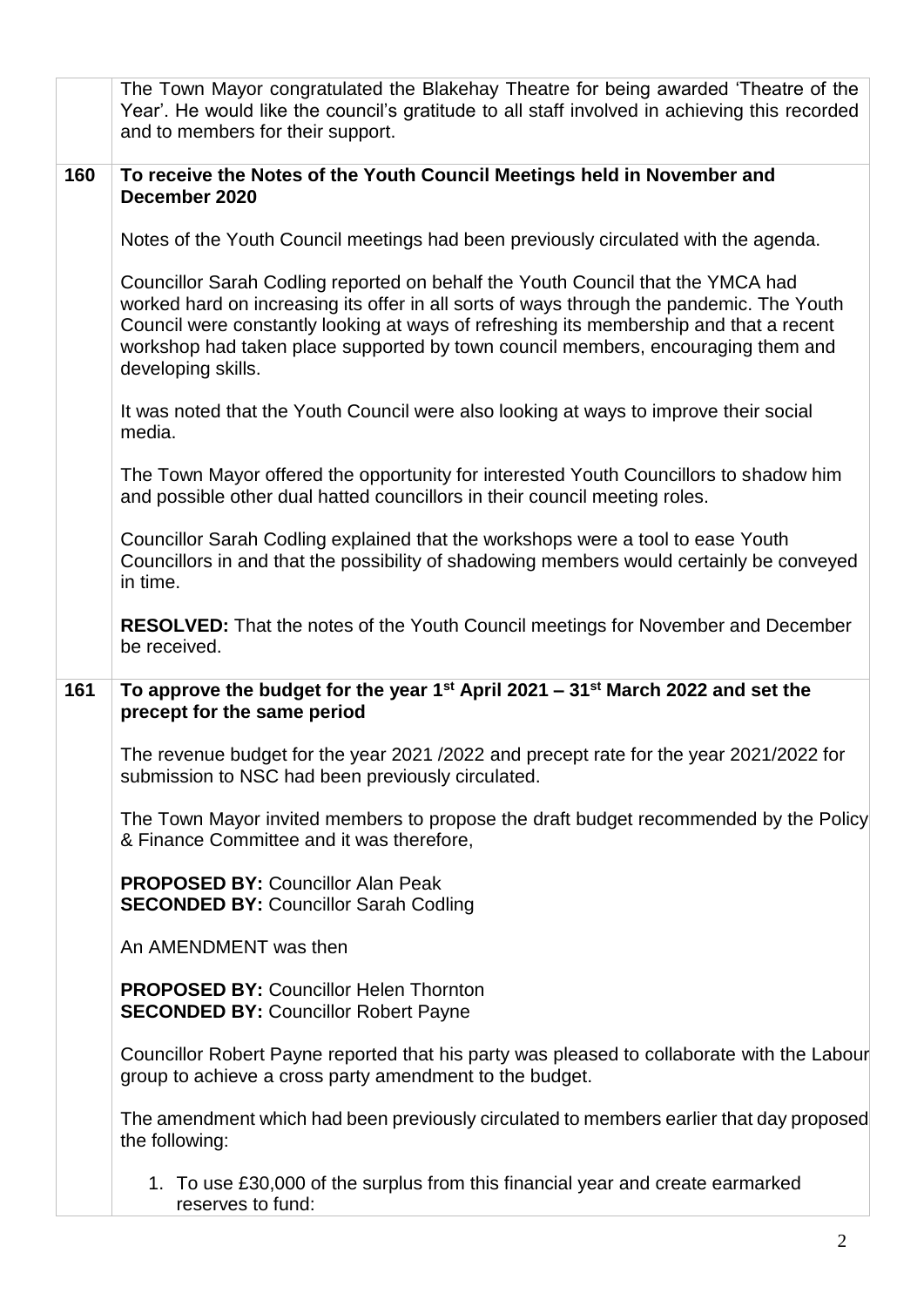- Street Art Festival in Weston at some point during 2021/22 (Covid restrictions dependent) - working with Culture Weston, North Somerset Council and Upfest in Bristol - £20,000
- Provision of Showers on the Beach -£10,000
- 2. Increase the Community Events Budget by £10,000 from £50,000 to £60,000, with £10,000 ring-fenced for Diversity and Inclusion Events.
- £15k to £25k) to fund feasibility Studies for: 3. Increase the Strategy and Planning Professional Fees budget by £10,000 (from
	- **Grove Park Toilets**
	- New allotment site
	- Plant nursery
	- Making one of our parks suitable for people with disabilities
	- Community Centre
	- Seafront lighting enhancements
	- Information point at Silica
	- Marine Lake enhancement
- 4. To add £5,000 to the Community Services Budget for public art grants, with a stipulation that schools are encouraged to apply and are prioritised for a proportion of the grant.
- 5. Restore the Staff training budget £20,000 with effectiveness to be monitored through staff 1 to 1s and appraisals.

 The amendments equated to a small net increase to the budget of £45,000, but would bring great benefits to the community in the uncertain times.

Rigorous cross party debated ensued both for and against the amendments.

 Some members opposed the amendments as it was unfair to increase taxpayers' burden at a time of crisis and sent the wrong message. The council already had enough in the budget, unspent from the previous year, to move forward in developing its community services and achieving carbon neutral status by 2030.

 In response it was argued that it was the town council's responsibility to deliver residents' wishes and be proactive in tackling the problems within the town. The amendments were in support of this and council tax was raised in order to pay for public services.

 To aid debate, the Town Mayor requested the Deputy Town Clerk to confirm that the amendments equated to a 1.74% budget increase / £1.74 on band D property increase.

 Some members were aggrieved that they had either not received or had sufficient opportunity to read the amendments before the meeting. The amendments were then displayed on screen.

A vote was taken on the AMENDMENT and **carried** (16 for; 12 against).

 This then became the substantive motion and a vote was taken and **carried** (16 for; 11 against) and was therefore: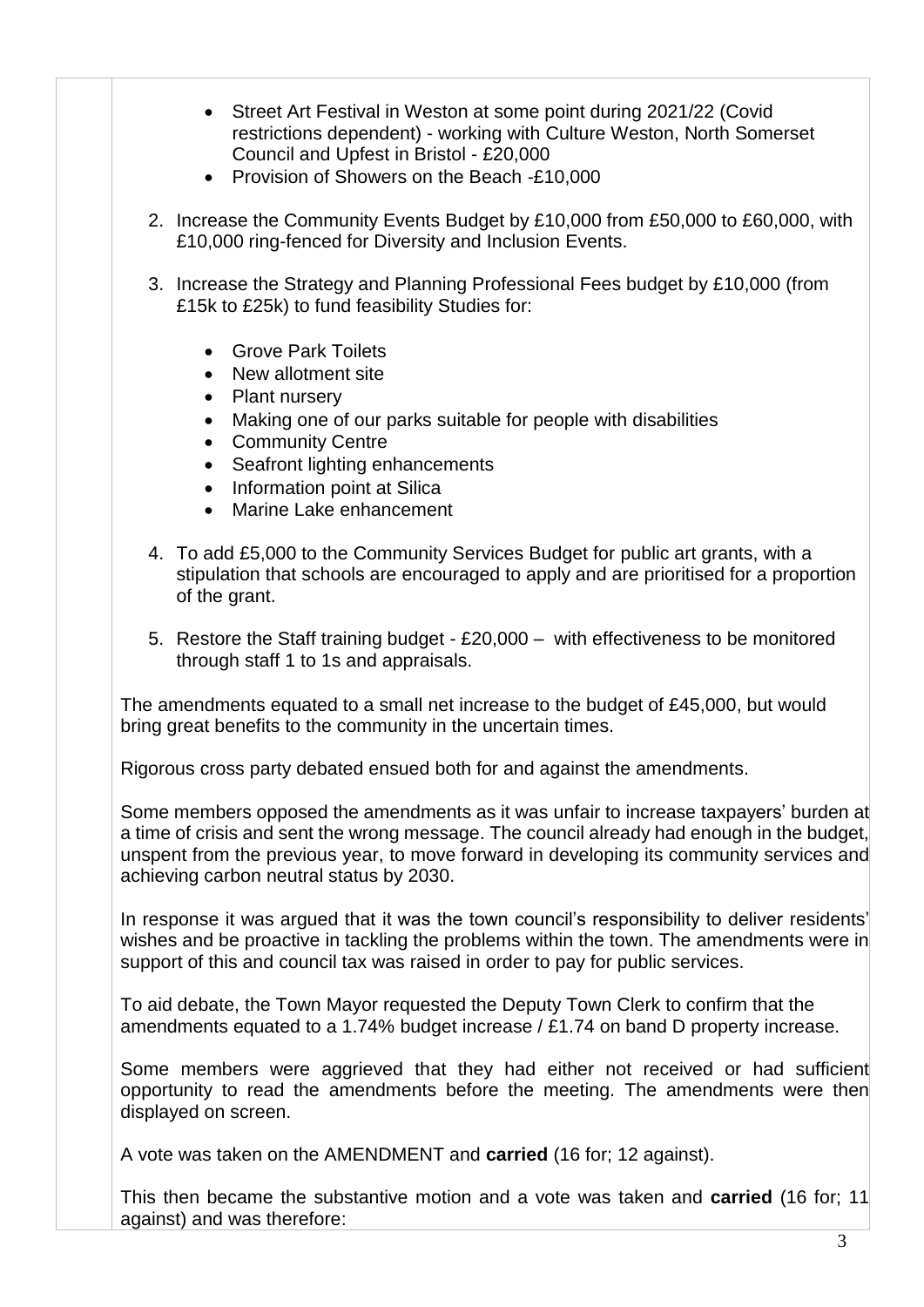|     | <b>RESOLVED:</b> To approve                                                                                                                                                                                                                                                                                                                                                                                                                                                                                                                      |
|-----|--------------------------------------------------------------------------------------------------------------------------------------------------------------------------------------------------------------------------------------------------------------------------------------------------------------------------------------------------------------------------------------------------------------------------------------------------------------------------------------------------------------------------------------------------|
|     | 1. the net revenue budget for the year 2021/2022 £2,587,982 and                                                                                                                                                                                                                                                                                                                                                                                                                                                                                  |
|     | 2. the town council precept at £2,587,982 for submission to North Somerset Council.                                                                                                                                                                                                                                                                                                                                                                                                                                                              |
| 162 | To approve the Earmarked Reserves for 2021 / 2022 (first Draft) (attached)                                                                                                                                                                                                                                                                                                                                                                                                                                                                       |
|     | The Deputy Town Clerk's report outlining recommendations for approval had been<br>previously circulated.                                                                                                                                                                                                                                                                                                                                                                                                                                         |
|     | The Deputy Town Clerk added that there was a notable increase in the proposed EMR<br>provision for 2021 / 2022. This in the main was due to the fact the council had not yet<br>been billed for the CCTV £100k, however it was anticipated it would before the year end<br>(31 <sup>st</sup> March). As such the final EMR figure could change subject to this and the unspent<br>Environmental/Climate Change and Civic budgets. Final EMR levels would therefore be<br>brought before the Policy & Finance Committee in February for approval. |
|     | The Deputy Town Clerk confirmed that the final EMR for 2021/2022 would include the<br>£30,000 previously resolved within the budget item.                                                                                                                                                                                                                                                                                                                                                                                                        |
|     | It was therefore,                                                                                                                                                                                                                                                                                                                                                                                                                                                                                                                                |
|     | <b>PROPOSED BY: Councillor Mark Canniford</b><br><b>SECONDED BY: Councillor Roger Bailey</b>                                                                                                                                                                                                                                                                                                                                                                                                                                                     |
|     | A vote was taken and accordingly it was carried.                                                                                                                                                                                                                                                                                                                                                                                                                                                                                                 |
|     | RESOLVED: To approve the first draft earmarked reserves for the year 2021 / 2022 and<br>approve that Policy & Finance Committee receive and approve final estimates at its<br>meeting on April 2021.                                                                                                                                                                                                                                                                                                                                             |
|     | Noting that this approval reflects the increased provisions as detailed in the report for the<br>following areas:                                                                                                                                                                                                                                                                                                                                                                                                                                |
|     | 1. Capital Works<br>2. Environmental / Climate Change – Solar provisions<br>3. PPM for planned works & EMRRP for the creation of a purpose built disabled<br>play provision. (venue to be confirmed)<br>4. Civic Events - provision in light of COVID pandemic                                                                                                                                                                                                                                                                                   |
| 163 | <b>Ellenborough Park Charges</b>                                                                                                                                                                                                                                                                                                                                                                                                                                                                                                                 |
|     | The report of the Deputy Town Clerk had been previously circulated, recommending set<br>charges.                                                                                                                                                                                                                                                                                                                                                                                                                                                 |
|     | The Deputy Town Clerk apologised for the report heading and advised that it was not a<br>supplementary EMR report.                                                                                                                                                                                                                                                                                                                                                                                                                               |
|     | Members had requested that the park charges came back to council for approval.                                                                                                                                                                                                                                                                                                                                                                                                                                                                   |
|     | The recommendations for the charges were as a result of officers' time and research<br>undertaken. The income had not been recognised within the first year and was a best                                                                                                                                                                                                                                                                                                                                                                       |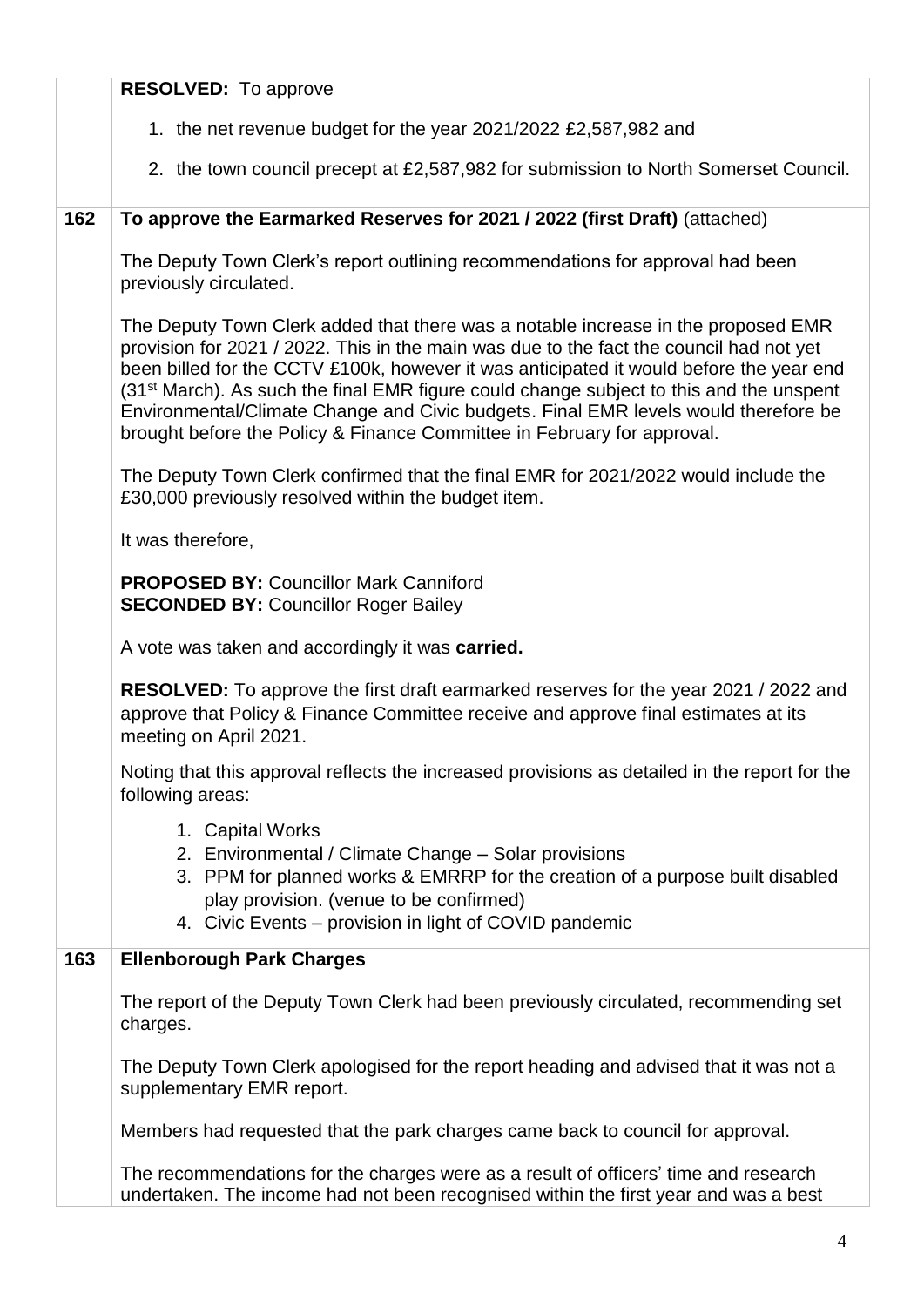The Chairman of the Weston in Bloom Working Party said he would like to see the park A member queried the use for of the park for central ward schools. The Town Clerk of charge, on dates agreed by prior arrangement. If other schools wished to use the park, then this could be decided under officer discretion.  *The proposed site is on the wrong side of the railway line, it is difficult for patients to There are several brownfield sites with good transport links in the town centre which*  estimate based on research. Approval for discretion to approve further charges within year was also recommended. utilised for WIB events. advised that there was an agreement in place with Corpus Christi for use of the park, free **PROPOSED BY:** Councillor Mark Canniford **SECONDED BY: Councillor Roger Bailey** A vote was taken and accordingly it was **carried**. **RESOLVED:**  1. To approve the suggested charges for the year 2021 / 2022 for Ellenborough Park West for inclusion within the council's charges schedule. 2. To approve discretion to the Town Clerk / Deputy Town Clerk to approve further charges within the year if there is demonstrable need, reporting to the Tourism and Leisure Committee as required. **164 Motion to Council under Standing Order 10 from Councillor Dot Agassiz**  *'The Town Council resolves to lobby the CCG to express its concern about the choice of location for the much needed new medical centre. It also requests a consultation to enable us to understand the rationale for this decision and consider the alternatives. access by walking, cycling and public transport; and is therefore predicated on car use. As part of our climate emergency policy it is incumbent on us to look at the carbon footprint of all new developments and preserve the few green spaces around the town. would be better locations for a medical centre.'* The Town Mayor invited members to propose the motion. **PROPOSED BY:** Councillor Alan Peak **SECONDED BY: Councillor Dot Agassiz** Councillor Agassiz spoke in support of the motion. An AMENDMENT was then **PROPOSED BY:** Councillor Mike Bell **SECONDED BY: Councillor Robert Payne** As follows: 'That the Town Council welcomes proposals for a new town centre primary healthcare facility put forward by the Bristol, North Somerset and South Gloucestershire NHS Clinical Commissioning Group. Existing primary care provision at Graham Road is not fit for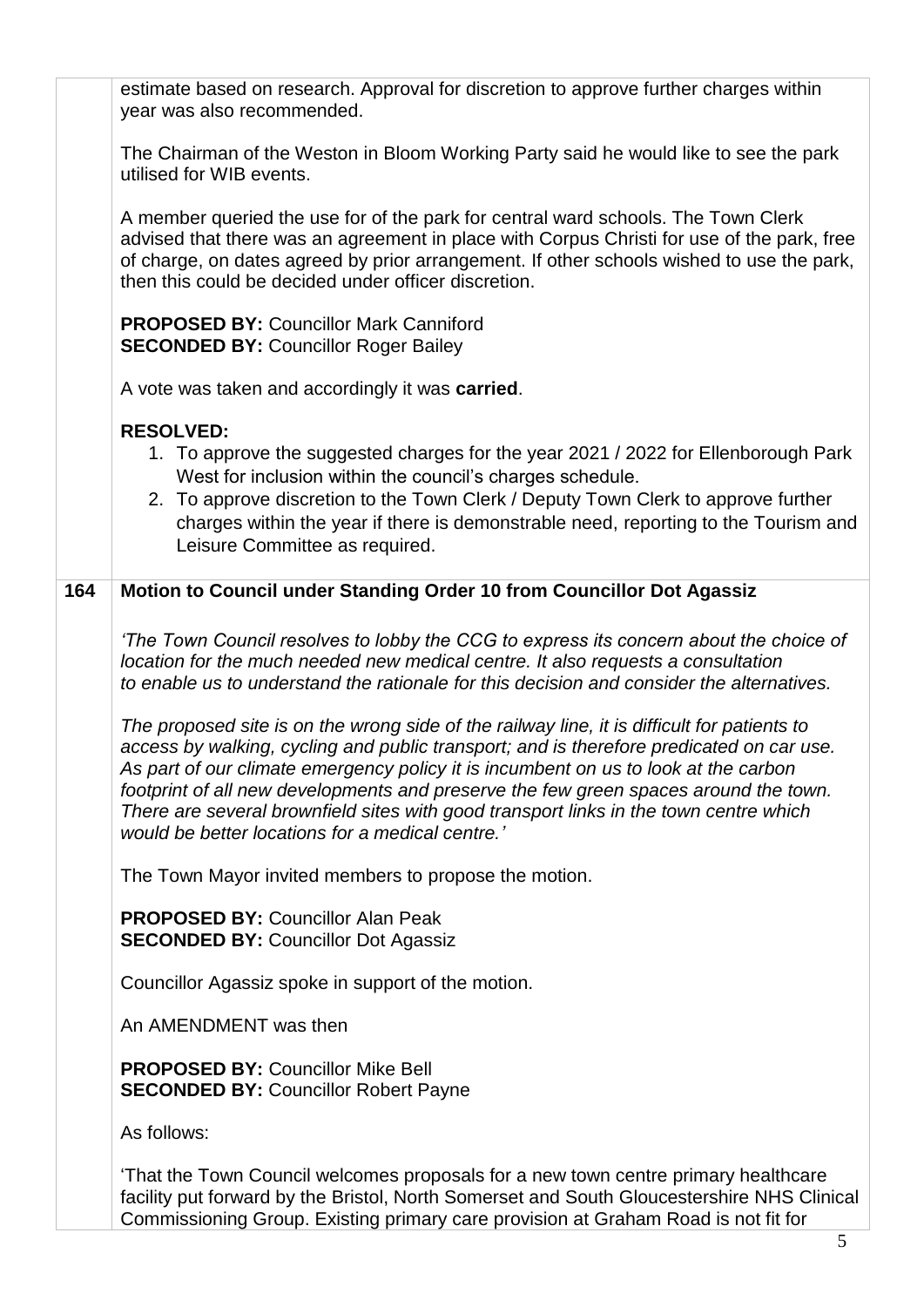purpose and there is an urgent need for a better range of services for residents and patients living in the town centre area.

The Town Council is concerned that the suggested location of the new development on non-playing land at Weston Rugby Club has particular problems in terms of access, both for pedestrians, cyclists and by public transport, for residents and patients living north and west of the railway line in the town centre.

The Town Council instructs the Town Clerk to write to the CCG to set out these concerns and ask them to in particular 1) publish the options appraisal undertaken on alternative sites considered; 2) set out planned improvements and mitigations to improve access to the proposed site; 3) commit to consulting with residents and patients as the full business case is developed during 2021 to ensure the best possible long-term solution is delivered.'

 The AMENDMENT was accepted by the proposer and seconder of the initial motion and therefore, became the substantive motion.

 and that investment had been implored for a long time. The process needed to be conducted in an open and fair way and needed to take into account the elderly and new Councillor Mike Bell added that the health care provision in the town was very important residents. Journey times and limited points of crossing the railway lines for central ward and hillside residents needed to be recognised. There was no point building a new facility in a location which residents could not access.

 Discussion ensued over the suitability of the site and about the transport and access routes needing to be improved.

Victoria Methodist church and the former Argos building were suggested as alternative sites for the facility.

A dual hatted member, who sat on North Somerset Council's Health Overview and Scrutiny Panel, agreed that he would make these points at their next meeting.

A vote was taken and accordingly it was unanimously **carried.** 

 **RESOLVED:** That the Town Council welcomes proposals for a new town centre primary not fit for purpose and there is an urgent need for a better range of services for residents healthcare facility put forward by the Bristol, North Somerset and South Gloucestershire NHS Clinical Commissioning Group. Existing primary care provision at Graham Road is and patients living in the town centre area.

The Town Council is concerned that the suggested location of the new development on non-playing land at Weston Rugby Club has particular problems in terms of access, both for pedestrians, cyclists and by public transport, for residents and patients living north and west of the railway line in the town centre.

The Town Council instructs the Town Clerk to write to the CCG to set out these concerns and ask them to in particular 1) publish the options appraisal undertaken on alternative sites considered; 2) set out planned improvements and mitigations to improve access to the proposed site; 3) commit to consulting with residents and patients as the full business case is developed during 2021 to ensure the best possible long-term solution is delivered.